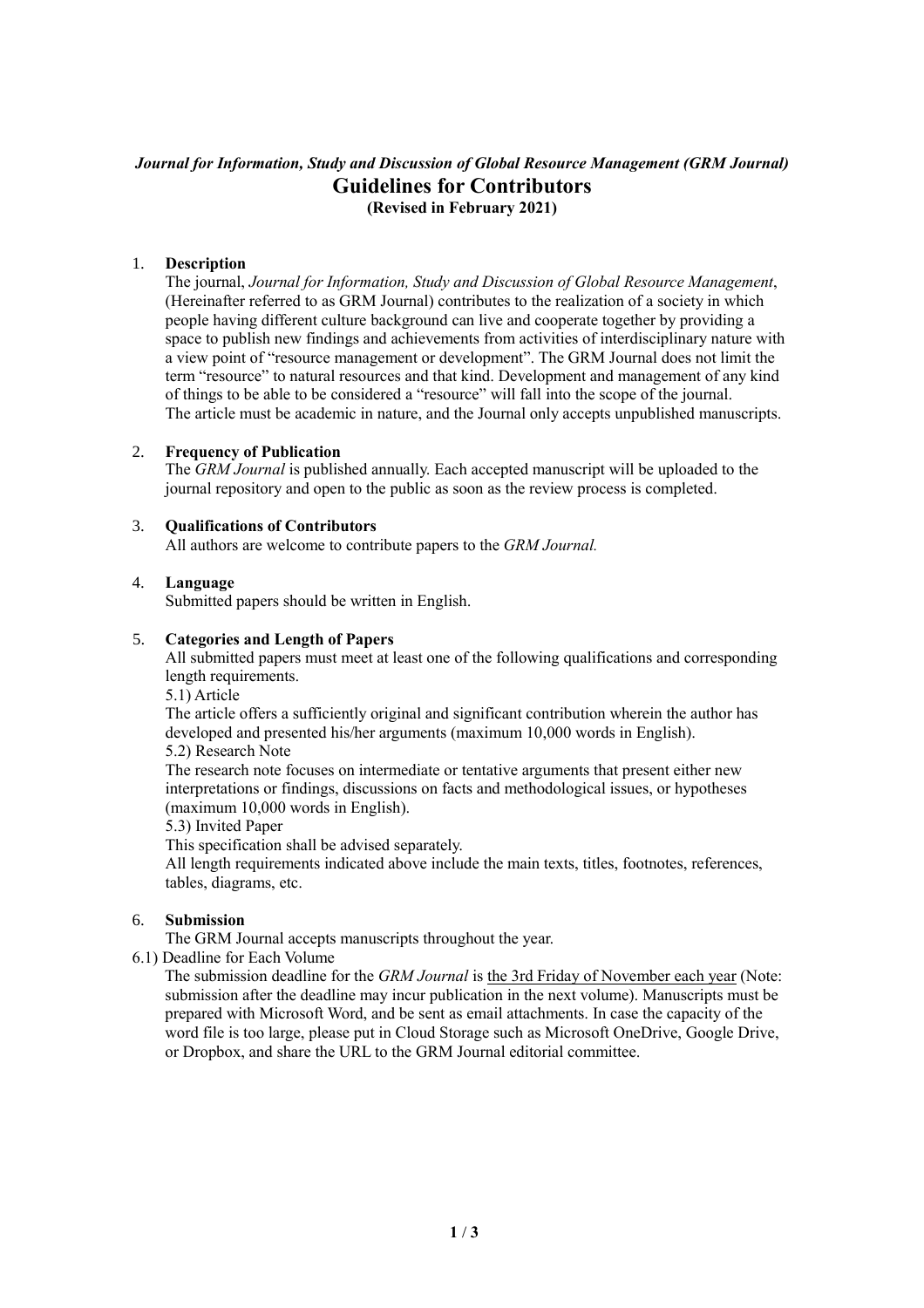#### 6.2) Cover Page

The cover page should include title, author names and affiliations, corresponding author, paper category (see article 5), and other pertinent information as a separate sheet.

•Title

Concise and informative. Titles are often used in information-retrieval systems. Avoid abbreviations and formulae where possible.

• Author names and Affiliations

Check that the names of all the authors are accurately spelled. Present each authors' affiliation and its location (city, county, state, region, county).

• Corresponding Author

Indicate who will handle correspondence at all stages of refereeing and publication, also postpublication. This responsibility includes answering any future queries. Present his/her affiliation, postal address, telephone number and e-mail address.

•Paper Category

Choose the paper category: Article, Research Note, or Invited Paper. Please note that the category may be changed depending on the peer-review evaluation.

#### **7. Format**

There are no strict requirements, but the manuscripts must follow the instructions below at least. Please use the template, which is provided from the GRM Office, and keep the layout of the text as simple/plain as possible.

#### 7.1) Font and Layout

The manuscript should be typed in Microsoft *Word* version 6.0 or newer. The font style and size should be Times New Roman, 10.5 point. The manuscript paper size should be A4, and all margins should be set at 25.4 mm (1 inch).

7.2) Structure

Papers should be structured in the following order: title, name of author(s), affiliation, abstract, keywords, main text, footnotes, acknowledgements (as needed), and references. For the outline of the main text, use Roman numerals (I, II, III) for section headings, Latin alphabet letters (A, B, C) for subsections headings, and Arabic numerals in parentheses ((1), (2), (3)) for subheadings under the subsections.

# 7.2.1) Title

The font style and size should be Times New Roman, 14 point.

7.2.2) Name of Author(s)

The given name comes before the last name.

7.2.3) Abstract and Keywords

 Each Article, Research Note, and Invited Paper should include the following information: - Abstract (approximately 500 words in English)

- Keywords (maximum five keywords in English)
- 7.3) Reference Style

References can be in any style or format as long as the style is consistent. Where applicable, author(s) name(s), journal title/book title, chapter title/article title, year of publication, volume number/book chapter and the article number or pagination must be present. Use of Chicago Reference Style is highly encouraged.

#### 7.4) Tables and Figures

Ensure that tables and figures are taken apart from the main text. Place images in a separate file (EPS, PDF, TIFF, PNG, and so on). Every table and figure should have a caption. The one for a figure appears below the graphic; for a table, above. Provide with high enough qualities at a preferred minimum size of 10 MB per file. Each table or figure is converted into approximately 350 words.